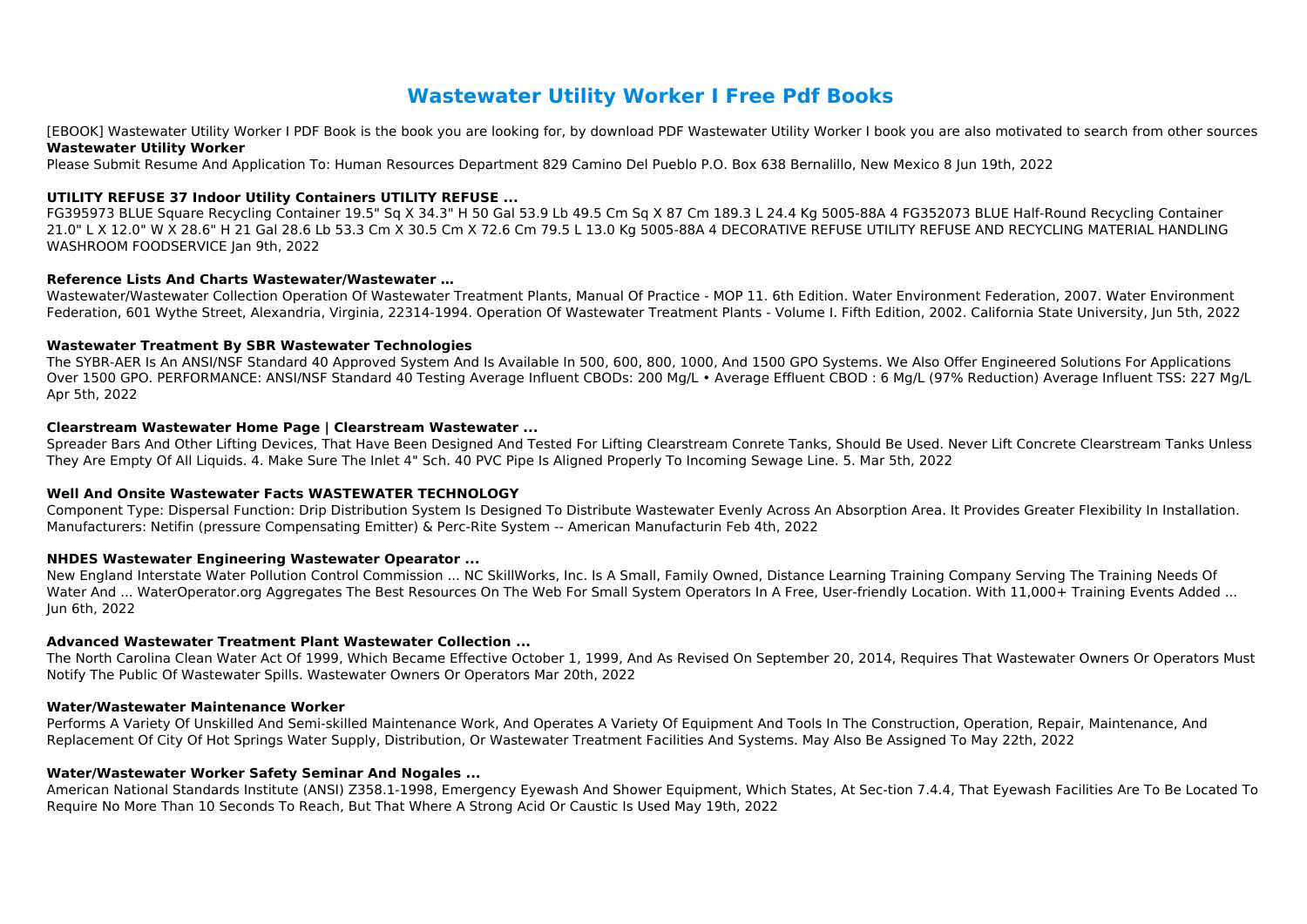# **Eligibility Worker I And Eligibility Worker I Spanish ...**

Bilingual Written Exam: Saturday, March 5, 2011 ... Competitive Rating Of The Application, Supplemental ... Responses On Separate Sheets Of 8 ½ X 11 Paper, Referenced To The Appropriate Questions, And Attach Them To This Cover Sheet. ... Mar 14th, 2022

Care Worker/Support Worker Care Worker/Support Worker - Version 7 SELECTION CRITERIA Essential Criteria Qualifications • Certificate III In Home And Community Care Or Equivalent Qualification. • Current Drivers' Licence Skill Requirements • Ability To Prior Jun 8th, 2022

# **POSITION DESCRIPTION Care Worker/Support Worker**

### **Quantified Factory Worker: Designing A Worker Feedback ...**

Describes Our Design Process, Methods And Participants. The Results Define The Central Findings Related To Factory Workers Needs And Concerns Regarding The Worker Feedback Dashboard Concept, List Our UX Goals And Design Implications, And Introduce The Prototype Of The Concept. In The Discussion Section, We Highlight The Practical Jan 7th, 2022

#### **OSHA & WORKER SAFETY Worker Exposure To Hazardous …**

Exposed To Hazardous Drugs. 2. Implement A Program To Handle Drugs Safely And Review It Annually. Establish Procedures And Provide Training For Handling Hazardous Drugs And Cleaning Up Spills. Establish General Hygiene Practices—such As Not Eating Or Drink Feb 4th, 2022

#### **Water And Wastewater Utility Bill Comparisons**

Water Bill Comparison Summary (table 3) 10 Wastewater Bill Comparison Summary (table 4) 11 Combined Bill Comparison Summary (table 5) 12 Water Bill Comparison – Phoenix Metro Chart 13 Water Bill Comparison – Southwest Region Chart 14 Water Bill Comparison – 20 Largest US Cities Chart 15 Apr 9th, 2022

#### **SECTION 333200 – WASTEWATER UTILITY PUMPING …**

Submersible Grinder Pump Station Complete With Pump(s), Valves, Piping, Control Panel, Electrical Wiring, And Related Accessories. 2. Necessary Utility Connections. ... [ Flygt. ] 7. [ Or Equal. ] B. The Submersible Sewage Grinder Pumps, Control Panels, [ Wet Wells ] And Accessories Shall Be By A Single Supplier. Feb 14th, 2022

#### **Little Rock Wastewater Utility Investigation**

Jan 29, 2014 · Of Questionable Expenditures Inside The Little Rock Wastewater Utility. There Were Also Allegations Of Someone Shooting Street Signs That Were On The Property Of The Fourche Creek Treatment Facility, Located At 9500 Birdwood Drive. Additionally, On December 30, 2013, The Department Further Initiated Inquiry Into The Disposition Of Unused Pipe Jun 11th, 2022

# **LITTLE ROCK WASTEWATER UTILITY**

Treatment Plant) That Discharge Into The Arkansas River. The Collection System Includes Over 121 Square Miles Containing Approximately 1,193 Miles Of Public Sewers. The Utility Operates Under The Direction Of The Little Rock Sanitary Sewer Committee, Which Is Comprised Of Five Residents, Appointed By The City Of Little Rock Board Of Directors ... May 9th, 2022

# **JACKSONVILLE WASTEWATER UTILITY (A COMPONENT UNIT …**

Treats Wastewater From The Little Rock Air Force Base, Which Includes Approximately Of 43.58 Miles Gravity Lines And About Manholes. 860Treatment And Discharge Operations At The Johnson Plant Are Authorized By Federal And State Regulatory Agencies Through NPDES Permit No. AR0041335. Apr 19th, 2022

# **Pueblo Of Laguna Utility Authority Seeks A Wastewater …**

Pueblo Of Laguna Utility Authority Vision: We Are A Sustainable Self-sufficient Organization With A Diverse Core Competency. Mission: We Protect And Promote The Health And Wellbeing Of Our Pueblo Community By Developing And Managing Essential Utility Functions. Job Posting For A Water Operator . Jan 5th, 2022

# **WATER/WASTEWATER UTILITY MANAGEMENT PROGRAM …**

(In Partnership With Utah State University) ... From Top To Bottom, The Utility Will Operate More Efficiently Lesson 7: Tracking And Reporting "alanced Scorecard" Results ... The "Balanced Scorecard" Journey Is A Marathon Mar 22th, 2022